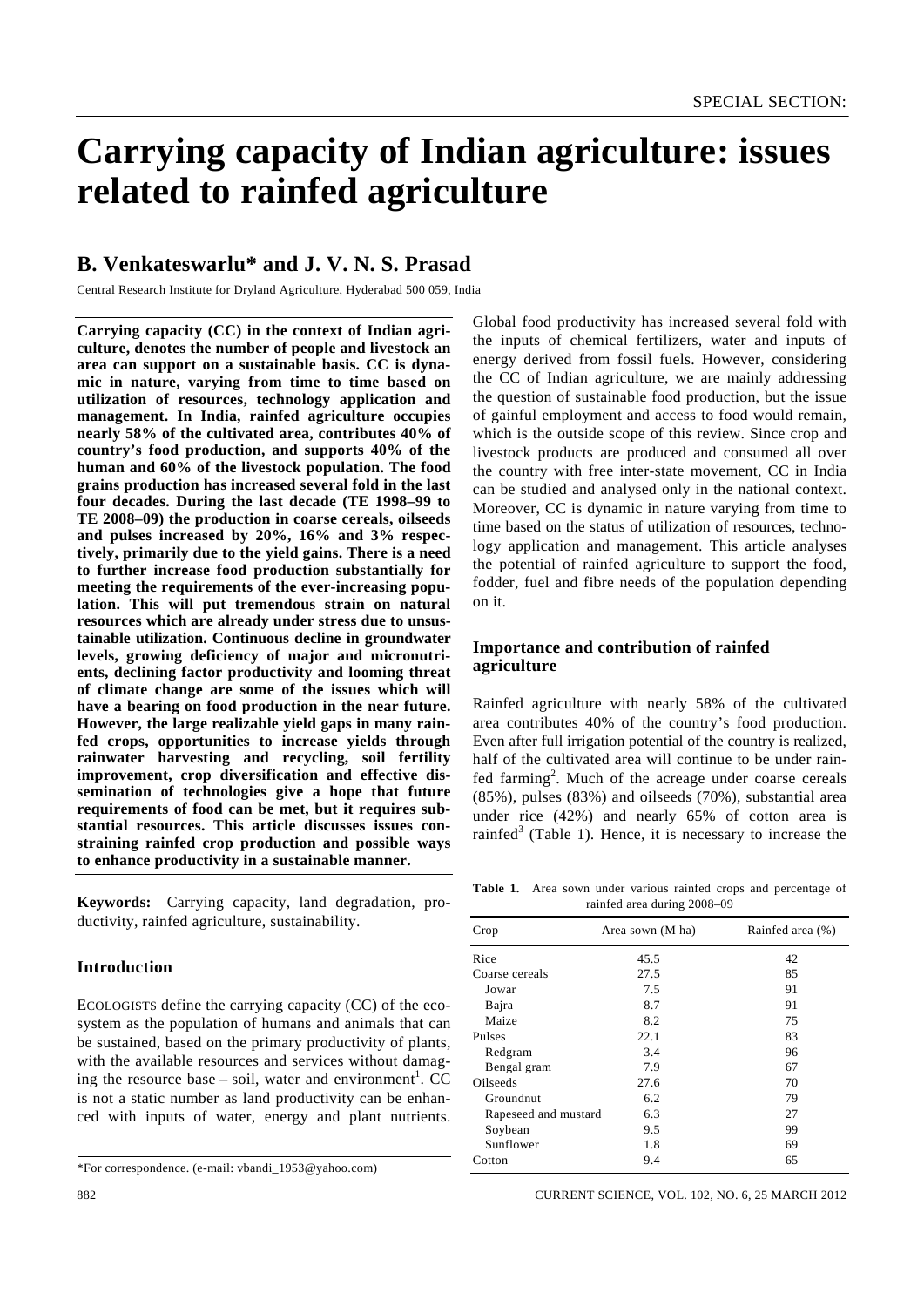| <b>Table 2.</b> Comparison of studies for demand projection for food grains in findia |                                    |              |             |       |                                 |       |         |         |         |
|---------------------------------------------------------------------------------------|------------------------------------|--------------|-------------|-------|---------------------------------|-------|---------|---------|---------|
|                                                                                       | Demand and supply projections (Mt) |              |             |       |                                 |       |         |         |         |
| Chand <sup>5</sup>                                                                    |                                    | $Singh^{7*}$ |             |       | Amarasinghe et al. <sup>6</sup> |       |         |         |         |
| Food grains                                                                           | $2004 - 05$                        | $2011 - 12$  | $2020 - 21$ | 2000  | 2030                            | 2050  | 2000    | 2025    | 2050    |
| Cereals                                                                               | 192.8                              | 219.3        | 262         | 159   | 225                             | 243   |         |         |         |
| Pulses                                                                                | 14.2                               | 16.1         | 19.1        |       |                                 |       |         |         |         |
| Food grains demand                                                                    | 207.0                              | 235.4        | 281.1       |       |                                 |       | 200     | 291     | 377     |
| Estimated production                                                                  |                                    |              |             | 192   | 262                             | 295   | 206     | 292     | 385     |
| Surplus/deficit                                                                       |                                    |              |             | $+33$ | $+37$                           | $+52$ | $+2.8%$ | $+0.2%$ | $+2.0%$ |

**Table 2.** Comparison of studies for demand projection for food grains in India

\*Only for cereals.

productivity of major rainfed crops to meet the everincreasing demand of food and fibre. Moreover, rainfed regions are home to about 40% of the human and 60% of the livestock population, and the performance of rainfed agriculture is critical to achieve and sustain higher growth in agriculture. Investments in irrigated areas continue to increase, their marginal returns come down gradually, whereas in the rainfed areas, the marginal returns from additional public investments in technology and infrastructure are larger<sup>4</sup>. Thus, rainfed agriculture assumes importance from the consideration of growth, equity and sustainability.

### **Expected food grains requirements by 2050 and the growth rates needed to meet the demand**

Long-term trends in household-level consumption patterns show that per capita direct consumption of food grains has been declining and of livestock products, fruits and vegetables has been increasing for a fairly long time<sup>5</sup>. Despite this shift, food grains are of paramount importance for household food and nutritional security because cereals and pulses are staple foods and the cheapest sources of energy and protein for low-income groups, and the requirement as livestock feed is growing rapidly as the demand for animal products is increasing rapidly. Any slackness towards their production translates into persistent price rise with adverse impact on the nutritional levels of common people.

Amarasinghe *et al.*<sup>6</sup> estimated that the total calories requirement (kcal/person/day) has increased from 2495 in the year 2000 to 2775 in 2025 and 3000 in 2050. The consumption pattern of food grains, which contribute to major nutritional intake, is decreasing; it was 64% during the base year 2000, and may reduce to 57% and 48% during the projected years of 2025 and 2050 respectively. Contribution from non-grain crops and from other animal products is increasing. The contribution from non-grain crops was 28% during 2000, and is projected to be 33% and 36% during 2025 and 2050 respectively. Contribution from other animal products was 8% during 2000, which is projected to increase to 12% and 16% during 2025 and 2050 respectively. Taking these aspects into considera-

CURRENT SCIENCE, VOL. 102, NO. 6, 25 MARCH 2012 883

tion, the total food grain demand is estimated to be 291 Mt by 2025 and 377 Mt by 2050, whereas the total production is estimated to be 292 Mt by 2025 and 385 Mt by 2050, which is more than 2.0% of the demand. However, production deficits are projected for other cereals, oilseeds and pulses. The projected deficit is 33% and 3% in 2025 and 43% and 7% in 2050 for other cereals and pulses respectively.

Another study<sup>7</sup> found the food consumption levels in India will increase from the current level of 2400 kcal/per capita/day to about 3000 kcal/per capita/day in 2050 and projected that the demand for cereals will rise to 243 Mt in 2050, an increase of 0.9% from 1999 to 2001. Over the same period, cropping intensity in India is also projected to increase only slightly, from 101% to 104% in rainfed areas, and from 127% to 129% in irrigated areas. The rainfed crop yield is expected to increase to 1.6 t/ha in 2015, 1.8 t/ha in 2030 and 2.0 t/ha in 2050. The irrigated cereal yields are projected to increase from 3.5 to 4.6 t/ha during the same period. The cereal production in India is thus projected to increase by 0.9% per year between 1999–2001 and 2050, and is expected to exceed the demand by 2050 even if the projected growth is about 0.9% per year (Table 2).

#### **Recent production and productivity trends**

During the last decade (TE 1998–99 to TE 2008–09), the area sown to coarse cereals fell by 8% (from 31 to 28 M ha), whereas production increased by 20% and productivity from 1042 to 1357 kg/ha because of the yield gains<sup>3</sup>. Within the coarse cereals, the area and yield increases were more conspicuous in the case of maize, but less area was sown to sorghum and pearl millet during TE 2008–09 than during TE 1998–99. In the case of pearl millet, the area declined from 9.65 to 9.28 M ha, but the yield increased from 776 to 981 kg/ha resulting in an increase in production by 21% (Table 3). The compound growth rates of coarse cereals for the period 1998–99 to 2008–09 increased at a rate of 2.7% though the area declined at a rate of 0.5% per annum. Among the coarse cereals, yield growth was fastest in case of pearl millet (4.0%) and slowest in case of sorghum (1.8%).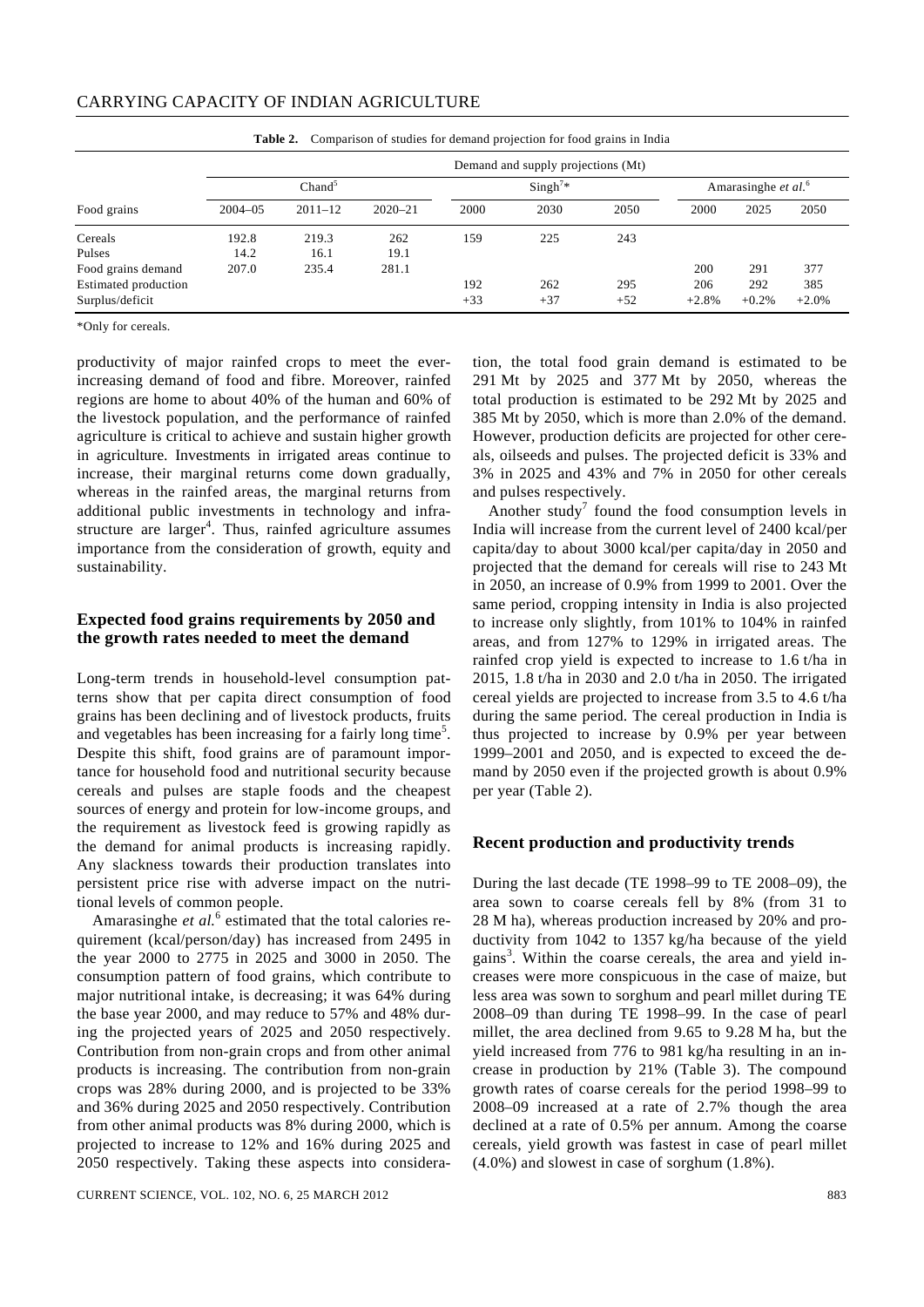| <b>Table 3.</b> Compound annual growth rate in area, production and yield |
|---------------------------------------------------------------------------|
| of major crops in India, 1998–99 to 2008–09                               |

|                                        | Growth rate $(\%)$ |            |        |
|----------------------------------------|--------------------|------------|--------|
| Crop/crop group                        | Area               | Production | Yield  |
| Sorghum                                | $-2.8$             | $-1.2$     | 1.8    |
| Pearl millet                           | 0.1                | 4.1        | 4.0    |
| Maize                                  | 3.0                | 5.6        | 2.5    |
| Coarse cereals                         | $-0.5$             | 2.7        | 3.3    |
| Chickpea                               | 1.7                | 2.2        | 0.5    |
| Pigeonpea                              | 0.3                | 0.2        | $-0.2$ |
| Pulses                                 | 0.6                | 1.1        | 0.5    |
| Coarse cereals $+$ pulses              | $-0.03$            | 2.2        | 2.3    |
| Groundnut                              | $-1.3$             | 0.9        | 2.3    |
| Castor                                 | 0.2                | 1.4        | 1.2    |
| Sunflower                              | 4.9                | 7.3        | 2.3    |
| Soybean                                | 4.4                | 5.6        | 1.2    |
| Rapeseed and mustard                   | 2.0                | 4.2        | 2.2    |
| Oilseeds                               | 1.6                | 3.6        | 2.0    |
| Coarse cereals $+$ pulses $+$ oilseeds | 0.5                | 2.7        | 2.2    |
| Cotton                                 | 0.5                | 10.2       | 9.6    |
| Rice                                   | $-0.1$             | 1.3        | 1.4    |
| Wheat                                  | 0.4                | 0.9        | 0.4    |

 The area under pulses did not show much change between TE 1998–99 and TE 2008–09, as it stagnated at about 23 M ha and the production increased by about 0.5 M ha (3%). There was a marginal improvement in yield from about 612 to 632 kg/ha during this period. Chickpea and pigeonpea, the two important pulse crops accounted for about 60% of the total pulse production. The productivity of these two crops increased by about 3.1% and 2.5% respectively, between TE 1998–99 and TE 2008–09. The performance of pulses continued to be low. Both area and yield did not show any significant growth and as a result the production also increased at a mere 1.1% per annum.

 The area, production and productivity of oilseeds increased by 2.6%, 16.1% and 13.1% respectively, during the last decade. Within oilseeds, the area sown to groundnut decreased from 7.4 M ha during TE 1998–99 to 6.0 M ha during TE 2008–09. Among other oilseeds, significant productivity growth was observed in rapeseed and mustard. Though the area under soybean increased conspicuously from about 5.9 to 8.9 M ha, this could not be translated into production gain as the yield levels increased by only 5.5% from 1055 to 1113 kg/ha during the last ten years. In case of oilseeds, yield growth was observed in rapeseed and mustard (2.2%) and groundnut (2.3%), and slower growth in soybean (1.2%). Growth rate in yield of coarse cereals + pulses (2.3%) and coarse cereals + pulses + oilseeds  $(2.2%)$  was higher than rice (1.4%) and much higher than wheat (0.5%). All the three crop groups, coarse cereals, pulses and oilseeds, whose production is largely rainfed, witnessed significant production and productivity growth during the last decade and compared favourably with that of rice and wheat<sup>3</sup>. The yield of pulses in India during 1998–99 to 2008–09

increased at a mere 0.5% per annum. About 81% of the production gains obtained in the case of oilseeds was accounted for by the increasing yields, indicating a strong role of technology-led production growth. An analysis of growth of major rainfed crops showed that there were significant production gains during the decade 1998–99 to 2008–09, and these gains were largely driven by yield growth. However, in many cases the production growth rate did not exceed the population growth rate, which has implications for food security.

 The demand for animal feed and fodder resources is also increasing rapidly, whereas the area under pastures and the quality of pastures are decreasing. In 2003, India had 283.4 million bovines, 61.5 million sheep, 124.4 million goats, 13.5 million pigs and 489 million poultry. It is estimated that the livestock population has increased at a compound annual growth rate of 1.19% between 1951 and 1992. To feed the existing animal population, the required green and dry fodder is about 1025 Mt and 569 Mt respectively. Whereas the availability is about 390 Mt green fodder and 443 Mt dry fodder, leaving a large gap. The deficits are about 61% in case of green fodder and 22% in case of dry fodder. It is estimated that by 2025 the deficits will be to the tune of 65% in case of green fodder and 25% in case of dry fodder. Further, on account of diversified use of agriculture residues, the gap between the demand and supply of fodder is increasing (Figure 1).

#### **Sustainability of the present growth rate**

India has around 18% of the world population, 15% of the world livestock with only 2.3% of the total geographical area and 0.5% of pasture and grazing lands. The per capita availability of land has fallen drastically from 0.91 ha in 1951 to about 0.32 ha in 2001, and it is projected to decline further to 0.09 ha by 2050. The pressure on the land is increasing rapidly and land degradation is on the rise.

 Deteriorating soil and water resources are posing serious problems to agricultural production. Of the total degraded land of 121 M ha, area affected by water and wind erosion constitutes 78%, which is predominantly rainfed. In India, 39% of the area has soil loss rates more than the permissible levels and 11% of the area falls in the very severe category where soil loss is more than 40 t/ha/yr, resulting in reduced productivity. Accelerated soil loss has contributed to substantial yield loss in many crops in India. In alfisols, yield losses were 138, 84 and 51 kg/ha for sorghum, pearl millet and clusterbean respectively, for every centimetre of loss of topsoil<sup>8</sup>. Deficiency of N is widespread with 89% of soils having low to medium N status. The status of phosphorus is low in 80% of the soils and that of potassium in 50% of the soils. Sulphur, Zn, Mn and Fe deficiencies are increasing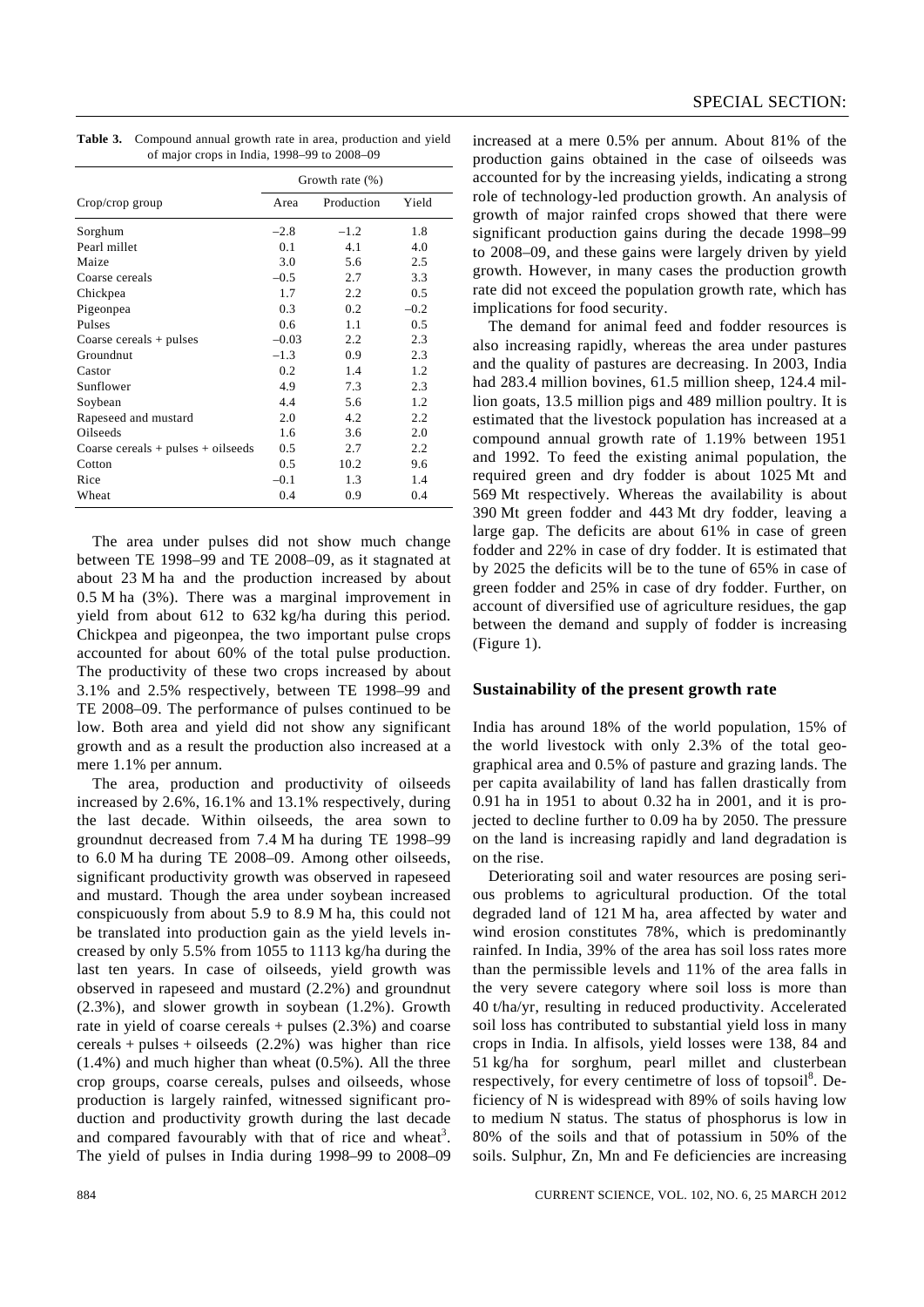

**Figure 1.** Supply and demand of green and dry fodder (Mt).

rapidly in several locations of the country. Zinc deficiency has been reported from Punjab, Haryana, Madhya Pradesh, Tamil Nadu, Andhra Pradesh and Uttar Pradesh, copper deficiency is acute in Uttar Pradesh and boron deficiency in Bihar and North Bengal. The quality of Indian soils is gradually eroding at the farm and ecosystem level. The major threats to soil quality emerge from loss of organic carbon, nutrient imbalance, compaction, salinization, waterlogging, decline in biodiversity, contamination with heavy metals, etc. The efficiency of fertilizer N seldom exceeds 40%, and that of phosphorus and micronutrients is only 20% and 2% respectively, even with the best management practices<sup>9</sup>. Maintaining natural resource base is a prerequisite for higher and sustainable agricultural growth.

 There has been a rapid expansion in groundwater utilization since the eighties with the availability of subsidized power and pumpsets in rural areas, and the exploitation has reached critical levels in several districts in India. Uncontrolled groundwater extraction contributes to physical water scarcities, groundwater depletionrelated environmental issues, loss of crops and investment, etc. Many river basins are likely to witness physical water scarcity by 2050. The degree of development of 10 river basins covering 75% of the total population will be over 60% by 2050. These water-scarce basins would have developed much of the potentially utilizable water resources by the second quarter of this century. Increased groundwater irrigation would have severe detrimental effects on many basins and groundwater extraction ratios of many basins are significantly high. Taking into consideration the recharge patterns in these basins, the groundwater use is not sustainable. Moreover, the water demand for non-agricultural sectors is projected to increase to 22% by 2025 and 32% by 2050, mainly due to the demand from domestic and industrial sectors, which will result in significant water transfers from irrigation. The irrigation sector which consumes as much as 83% of the available water resources, may have to reduce to 72%

CURRENT SCIENCE, VOL. 102, NO. 6, 25 MARCH 2012 885

and 68% in 2025 and 2050 respectively. In contrast, the share of the industry  $sector<sup>10</sup>$  would increase from about 3% at present to 8% in 2025 and 7% in 2050. A similar trend is estimated in the drinking water and energy sectors. Reduction in the share of agriculture in the total water use will have serious implications for meeting the food production targets.

 The impact of global warming on performance of the farm sector may become clear by 2035, when the expected rise in temperature will be 1.5°C. This will have considerable negative effect on food production and productivity. Recent studies indicate the possibility of loss of 4–5 Mt in wheat production with every 1°C temperature rise throughout the growing period. It has been estimated<sup>11</sup> that with a rise in temperature of  $2.5-4.9$ °C, rice yields get reduced by 15–45% and wheat yield by 25– 55%. The projected increase in droughts, cyclones, extreme precipitation events and heat waves will result in greater instability in food production.

#### **Environmental trade-offs of accelerated growth**

In order to achieve balanced nutrition and inclusive growth, considering the trend of diversification of the food basket, maintaining a steady growth in cereals, pulses and oilseeds and an accelerated growth of livestock, fishery and horticulture sub-sectors will be required in rainfed areas. Though it is a challenge, technological applications and use of quality seeds, fertilizers and water and its timely supply, would be the major determinants of growth in future.

 Among the resources, fertilizer is one of the costly inputs, whose judicious use would trigger the process of accelerated growth in production. The current gap between nutrient removal and application is 10 Mt, which is likely to grow further. To meet the demand of food grain needs of the 1.4 billion projected population by 2025, it is necessary to use 30–35 Mt of NPK from fertilizers and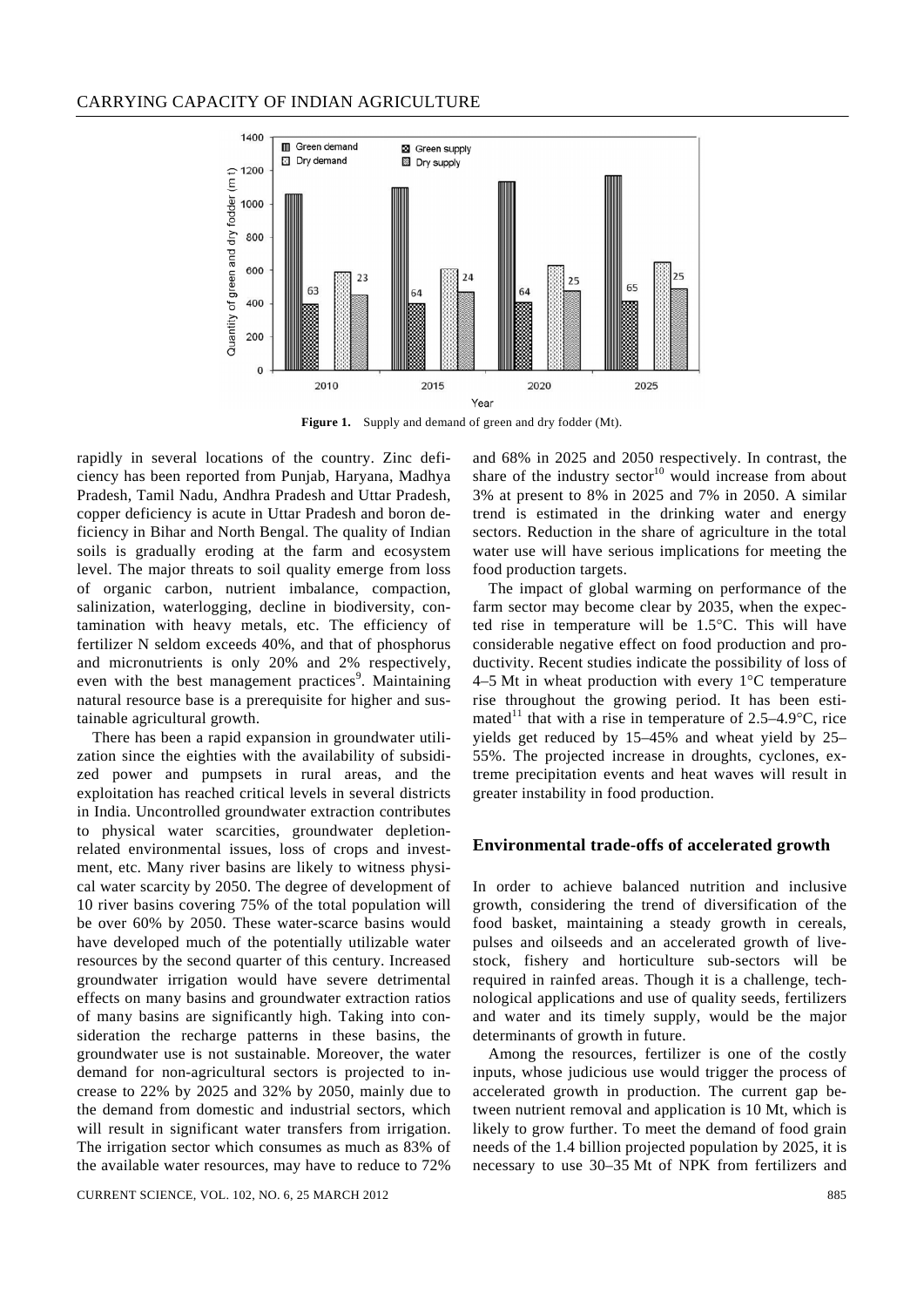10 Mt from organic and biofertilizer sources<sup>12</sup>. Thus it is necessary to raise fertilizer production by 2025. Estimates based on the sufficiency approach show that the requirement for zinc will be 324, iron 130, copper 11, boron 3.9 and manganese 22 thousand tonnes by 2025. Site-specific nutrient management ensures targeted application of major and micronutrients at specified quantity for each holding, but is knowledge-intensive and requires substantial investments in terms of upgradation of soil testing infrastructure, manpower and extension services.

 Use of fertilizers in drylands is limited. However, application of recommended quantum of fertilizers and integrated nutrient management practices have shown to increase the productivity of several dryland crops up to 15–32% (ref. 13). Soils under rainfed conditions have very low organic matter. Without regular application of organic manure and recycling of crop residues, we cannot hope to maintain and sustain productivity and ensure high responses to NPK fertilizers. Application of integrated nutrient management practices is extremely important and requires innovative approaches to produce organic resources on the farm itself by leveraging programmes like NREGS. Likewise, customized fertilizer formulations may be easier to push in drylands than individual components. In this endeavour, the performance of public sector soil-testing laboratories has not been satisfactory. There is a huge scope for public–private partnership in soil testing, promoting site-specific nutrient management and use of customized fertilizers.

 In India, the additional net irrigated area (approximately 84%) in the past two decades has come from groundwater development. At present, net area irrigated by private tube wells is double that of canals. Groundwater provides 70% of the irrigation and 80% of the drinking water. Indiscriminate over-exploitation of groundwater is shrinking the resource base, as wells fail because of the fall in water tables and farmers are left in economic distress. The present scenario in India with respect to water management is turbulent. It is estimated that by 2050, about 22% of the geographical area and 17% of the population would be under absolute water scarcity, with water availability of less than  $1000 \text{ m}^3$  per capita per year. There is a growing consensus that the current pattern of water resources development and management is not sustainable.

 The pressure on the land for meeting the food demands will lead to greater intensification, resulting in further land degradation. The rainfed arable lands which are more affected by water and wind erosion are prone to this degradation. There should be renewed emphasis on conservation aspects such as reduced tillage systems, residue retention and management in rainfed systems. Retaining crop residues is reported to reduce the run-off and improve the soil carbon storage. The Government of India has allocated substantial resources for arresting further degradation and for treating the degraded land

through various land-based development programmes. The resources allocated for such programmes (e.g. IWMP, DPAP, DDP, etc.) since independence is about Rs 19,251 crores, which could treat about 51 M ha. It requires substantial resources for treating all the degraded lands in a reasonable time-frame.

 Rainfed regions are characterized by high climatic variability in time and space, which warrants greater emphasis on water harvesting and recycling and requires substantial resources at the farm level. Water harvesting in farm ponds, and recycling and the required infrastructure for life-saving irrigation need greater deployment of financial resources and tactful leveraging of ongoing schemes like NREGS, NHM and micro-irrigation.

# **Productivity levels that can be achieved on a sustainable basis**

There is a scope for large yield improvements under rainfed conditions. The potential yields that can be attained and the actual yields for some of the dryland crops are presented in Table 4. With advanced management and high input levels, yields can be improved two to five times the current levels. Specialized dryland management practices such as water harvesting and reduction of soil moisture loss can increase yields by an additional 5–15% on average $14$  across the SAT regions and reduce the variability in yields from year to year, producing a more reliable yield. Besides, the potential productivity varies with the rainfall and the crop growing season of a region. In the case of maize, the potential productivity for the highrainfall regions is 8020 kg/ha, whereas the current national average is about 2062 kg/ha, indicating an unbridged yield gap of 5952 kg/ha. There are many districts in India where the actual yields are lower than the national average and enormous potential for improvement exists. In the case of rainfed rice, which contributes 55% of the total area under rice, the average yield is about 1 t, and the extent of adoption of high-yielding varieties is to the extent of 32% and the achievable yield is to the tune of 2500 kg/ha (K. P. R. Vittal *et al.*, unpublished).

 The CC of land depends on the climate, resources available and per capita consumption of food and other resources. A minimum economic holding size of 2 ha of

**Table 4.** Potential and attainable yields (kg/ha) of some of rain fed crops

| Crop         | Potential yields<br>attainable | Actual yields<br>$(TE 2007 - 08)$ | Difference | <b>Ouotient</b> |
|--------------|--------------------------------|-----------------------------------|------------|-----------------|
| Sorghum      | 4560                           | 902                               | 3658       | 5.0             |
| Maize        | 3870                           | 2062                              | 1808       | 1.9             |
| Pearl millet | 2870                           | 906                               | 1964       | 3.2             |
| Groundnut    | 2590                           | 1171                              | 1419       | 2.2             |
| Soybean      | 2850                           | 1089                              | 1761       | 2.6             |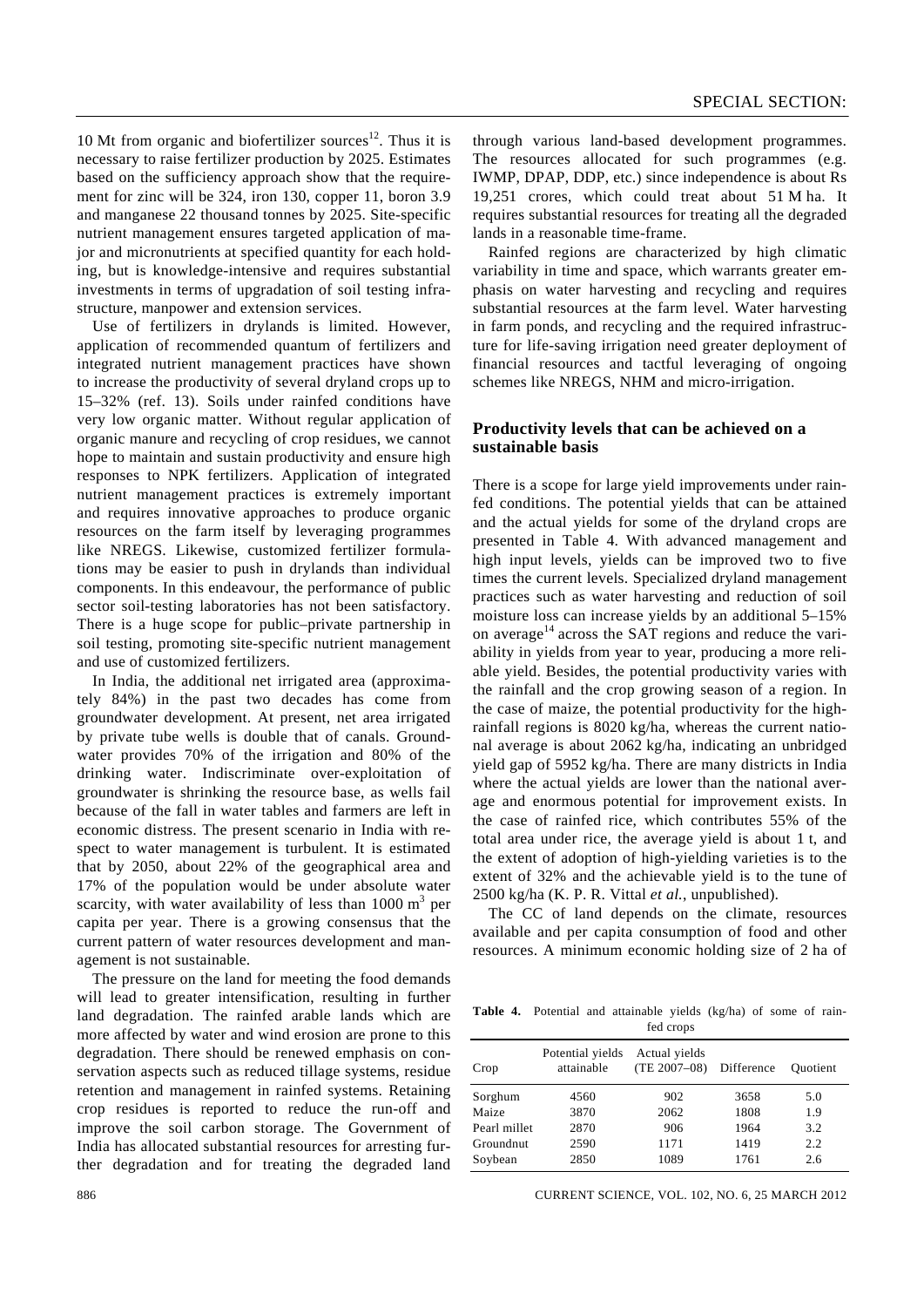unirrigated land and 1 ha of irrigated land has been suggested in India for sustaining a family size of 5 or 6 persons<sup>9</sup>. The CC can be enhanced with technological, financial and managerial inputs. With the available technology and inputs, the rate of growth of agricultural production can be increased substantially. However, the sustainability of these practices depends on the resource endowments of a region and deployment of the technology itself. Judicious use of inputs and the enabling policy environment will lead to meeting the food grains and the multifarious requirements of the growing population in the years to come.

#### **Meeting the challenges for 2050**

The strategy for yield improvements in drylands is to be based on four pillars, viz. resource conservation, optimum use of rainwater, bridging the yield gaps, and innovations in technology transfer and upscaling. There is considerable scope for increasing the food grain production by harnessing the existing untapped potential. Average yields of several major crops can be improved further as potential yields of these crops on the farmers' fields with the adoption of improved practices are quite high. The large yield gaps indicate that crop output can be substantially raised through effective dissemination and adoption of improved technologies, particularly in eastern India. The existing socio-economic, infrastructure and institutional constraints, which are responsible for these gaps, need to be addressed first.

 In India, about 114 billion cubic metres (BCM) of runoff is generated from 28 M ha of rainfed area in central and eastern India, with high potential for run-off. About 25 M ha of rainfed area can be provided with one supplemental irrigation (10 cm), with an estimated harvestable surplus of 28 BCM during a normal year and about 20 M ha during a drought year. By introduction of supplemental irrigation, the crop production can be enhanced by a total of 28–36 Mt from an area of 20–25 M ha during drought and normal monsoon periods, which accounts for about 12% increase over the present production from these areas. With the adoption of improved technologies, production can be further increased (Figure 2). The benefits could be still higher if improved irrigation techniques like drip and sprinklers are used. In order to realize the above projected benefits, Rs 63 billion per annum for 20 years (a total of Rs 1260 billion) is needed to develop 50 million ponds in rainfed areas spread across the coun $try<sup>15</sup>$ .

*In situ* water harvesting using simple technologies (vegetative barriers, gravel and stone mulching, compartmental bunding, cover cropping, inter-plot rainwater harvesting, dug-out ponds, percolation tanks, ridges and furrows, etc.) enables greater water infiltration and prolongs the availability of moisture under rainfed conditions. Technologies such as compartmental bunding are

CURRENT SCIENCE, VOL. 102, NO. 6, 25 MARCH 2012 887

found to improve the yields up to 40–50% in the northern dry zones of Karnataka, and supplemental irrigation to groundnut in Rayalaseema has increased the yield up to 25% (ref. 13). In the eastern and central Indian states, the utilization of groundwater is less than the national average and scope exists for its safe usage. Water users groups need to be created for ensuring efficient utilization of available resources (both surface and groundwater) and sharing of water resources within a watershed, including minor irrigation schemes on the lines of water user associations in canal command area. It is essential to meet the nutrient deficiencies and enhanced requirements through INM to meet the food production goals. Timeliness in the availability of fertilizers is one of the important issues, particularly for rainfed regions. The emphasis should be on improving the fertilizer use efficiency. To operationalize INM, the major constraint is the availability of organic manure. With decline in cattle population, FYM availability is a question mark and hence we must make efforts to produce nutrient-rich biomass in the farm itself, particularly in medium and high-rainfall regions without interfering with the main crop season. For this, schemes like NREGS can be utilized to meet the labour component.

 There is scope for accelerating agriculture growth through diversification into high-value crops, horticulture and livestock-based enterprises. Technologies are available for different agro-climatic regions of the country to improve biomass productivity, livestock production and various alternate land-use systems, including horticulture. The existing unutilized and underutilized degraded lands



**Figure 2.** Spatial distribution of surplus run-off (ha-m) across districts and river basins.